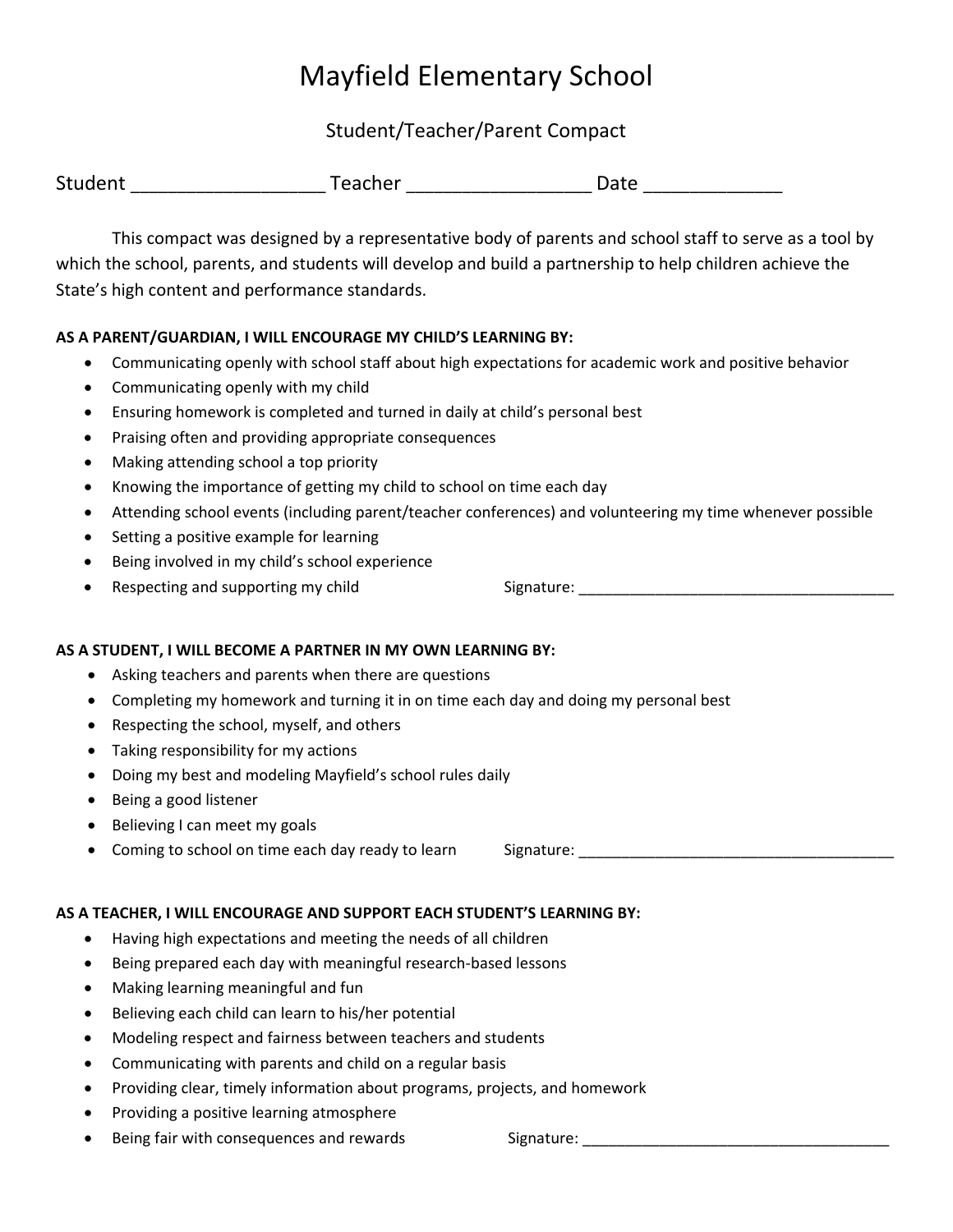# **Mayfield Elementary School**

#### PARENT INVOLVEMENT POLICY IMPLEMENTATION

Mayfield Elementary recognizes the extensive educational research that supports parent involvement in students' learning. We consider parents/guardians necessary partners in the development of each child. We celebrate the following student benefits of such involvement:

- improved grades and test scores
- better attendance
- higher rates of homework completion
- more positive attitudes towards school
- less disciplinary actions
- higher graduation rates and increased post‐secondary enrollment.

In addition, there are many benefits to a school culture where parent involvement is a present. These include:

- improved teacher morale
- better ratings of teachers by parents
- improved community perceptions
- positive changes in student achievement

With this in mind, Mayfield Elementary School implements the parent involvement activities outlined in Lapeer Community School District's School Board Policies #2261.01 and #2112 as the main focus of our school's policy. School leadership and parent committee groups will develop and implement a parent involvement plan, which may include both school and home activities.

## Recognizing that parents are the first teachers, we believe that parent involvement in our school is not limited to, but **includes:**

- − Emphasizing the importance of daily attendance, attention in class, completion of all assignments, and compliance with rules of conduct.
- − Communicating regularly with school staff to set high expectations and address concerns related to academic achievement, code of conduct, and the respect toward others in the school community.
- − Opportunities to participate and volunteer for the school in a variety of ways, including during the school days, before or after school hours, or through projects that may be completed outside of the school walls.
- − Preparing the child for school by building positive home conditions that support learning and appropriate behaviors.
- − Volunteering for and attending school‐related activities, functions and events, including parent/teacher conferences.
- − Serving on school‐based committees and assisting in decision‐making roles that support the school mission.

#### **In order to facilitate a collaborative partnership, the school's staff and administration, are committed to:**

− Involving parents, students, and community members in advisory groups and committees at the school level.